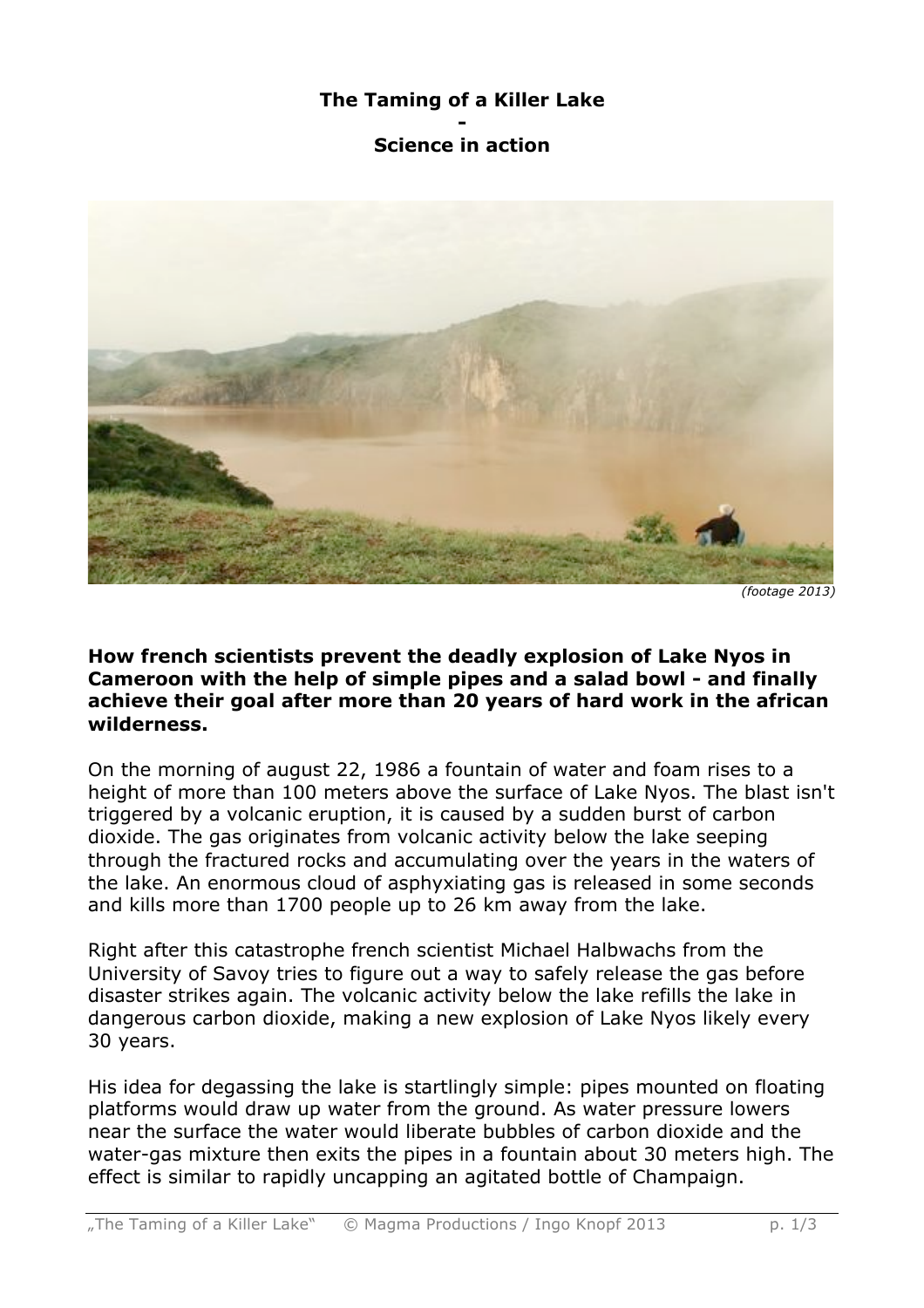It took more than 20 years to put this simple idea into practice. Since the beginning the expeditions of the scientists and engineers were filmed by professional cameramen. The more than 100 hours of well-filmed footage is exceptional archive material showing the french-cameroon team living and working in the african wilderness. In footage still to film the participants of the expeditions will comment which problems they had to overcome devising their low-tech solutions with the help of the local people, constantly short of money and learning from every failure.

They recall their feelings when they first learn about old african myths of lakes bringing dead and destruction and speak of their own fear of destabilizing the fragile gas equilibrium of the lake. They recall how they constantly lived with the fear of triggering an explosion and how a salad bowl was their ingeniously conceived safety mechanism. It's a story packed with adventure and human touch showing a real problem and its real solution achieved through ingenuity and perseverance.



 *(footage 1995)*

Michel Halbwachs and army officers prepare the evacuation of the lake area for the first big scale degassing experiment in 1995.



The working pipes can finally start degassing Lake Nyos